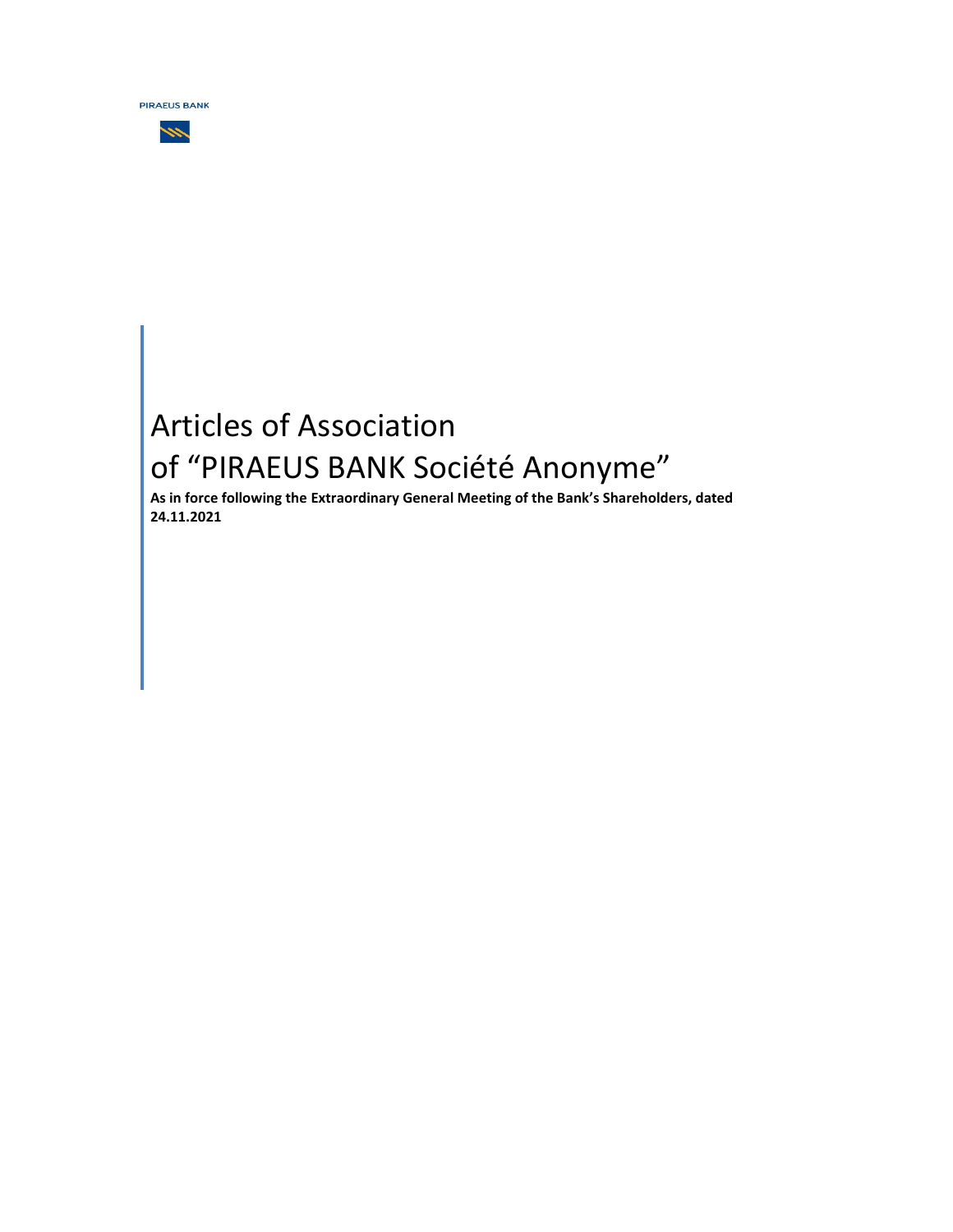

**Articles of Association of "PIRAEUS BANK Société Anonyme" GEMI No 157660660000 (as in force following the Extraordinary General Meeting of the Bank's Shareholders, dated 24.11.2021)**

#### **CHAPTER A ESTABLISHMENT – NAME – CORPORATE SEAT– DURATION – SCOPE OF BUSINESS**

### **ARTICLE 1 NAME**

The present articles of association govern the operation of the société anonyme under the corporate name "PIRAEUS BANK Société Anonyme", and the distinctive title "Piraeus Bank" (hereinafter the "**Bank**"). In texts drawn up in the English language the corporate name is attributed as "Piraeus Bank S.A.", and the distinctive title as "Piraeus Bank". In texts drawn up in other foreign languages, the corporate name is stated either in exact translation or in Latin characters.

# **ARTICLE 2 BUSINESS SCOPE**

The Bank's business scope is the following:

- 1. all banking activities which are permitted or imposed to banks by the applicable law in force from time to time, including but not limited to:
	- a. acceptance of deposits or other repayable funds
	- b. granting of loans or other credits including factoring
	- c. leasing
	- d. payments, including money transfer services
	- e. issuing and administering payment instruments (credit and debit cards, traveller's and banker's cheques)
	- f. guarantees and commitments
	- g. The acquisition and servicing of loan and credit assets granted by credit or financial institutions or other duly authorized parties, as well as the management of real estate property which secures such assets, in accordance with the provisions of applicable law in force from time to time.
	- h. trading on its own behalf or on behalf of customers in:
		- i. money market instruments (securities, certificates of deposit etc),
		- ii. foreign exchange,
		- iii. financial futures or options,
		- iv. exchange and interest-rate instruments, v. transferable securities
	- i. participation in securities issues and provision of services related to such issues, including securities underwriting
	- j. advisory to undertakings on capital structure, business strategy and related matters, as well as

services relating to mergers and acquisition of undertakings

- k. intermediation in inter-bank markets
- l. portfolio management and advice
- m. Custody and administration of securities
- n. gathering and processing commercial information, including credit rating services
- o. safe deposit services
- p. issuing of e-money
- q. all other activities related to the provision of primary and secondary investment services including but not limited to the services set out in the Law 4514/2018, as in force.
- 2. Representation of individuals or legal entities pursuing the same or relevant objects.
- 3. Establishment of or participation in undertakings of any form whatsoever in Greece or abroad, including but not limited to banks and other undertakings in the financial sector, venture capital and brokerage undertakings, insurance companies, portfolio investment companies, holding companies, mutual fund management companies, real estate investment companies, payment systems, credit rating and multilateral trading facilities, stock exchange, business administration consultants, computerized applications and information technology companies, undertakings for the production of electric power using renewable energy sources etc.
- 4. Alignment of the Bank's business scopes with social progress and solidarity, enhanced and constant economic growth, adoption of best workplace practices, responsible exploitation of natural resources and promotion of science and culture. To this end, the Bank, may undertake pro bono actions or projects through its corporate social responsibility programme.
- 5. Banking support of business activities which combine financial, social and environmental benefit, aligned with the principles of sustainable development and responsible environmental behaviour.

# **ARTICLE 3**

#### **DURATION**

The duration of the Bank shall be indefinite.

#### **ARTICLE 4 CORPORATE SEAT**

- 1. The Bank's registered seat is the Municipality of Athens where an action may be brought against it in relation to any dispute, except as otherwise provided by law.
- 2. Pursuant to Board of Directors' resolutions, the Bank may establish branches, offices and agencies both within Greece and abroad.

#### **CHAPTER B SHARE CAPITAL – SHARES**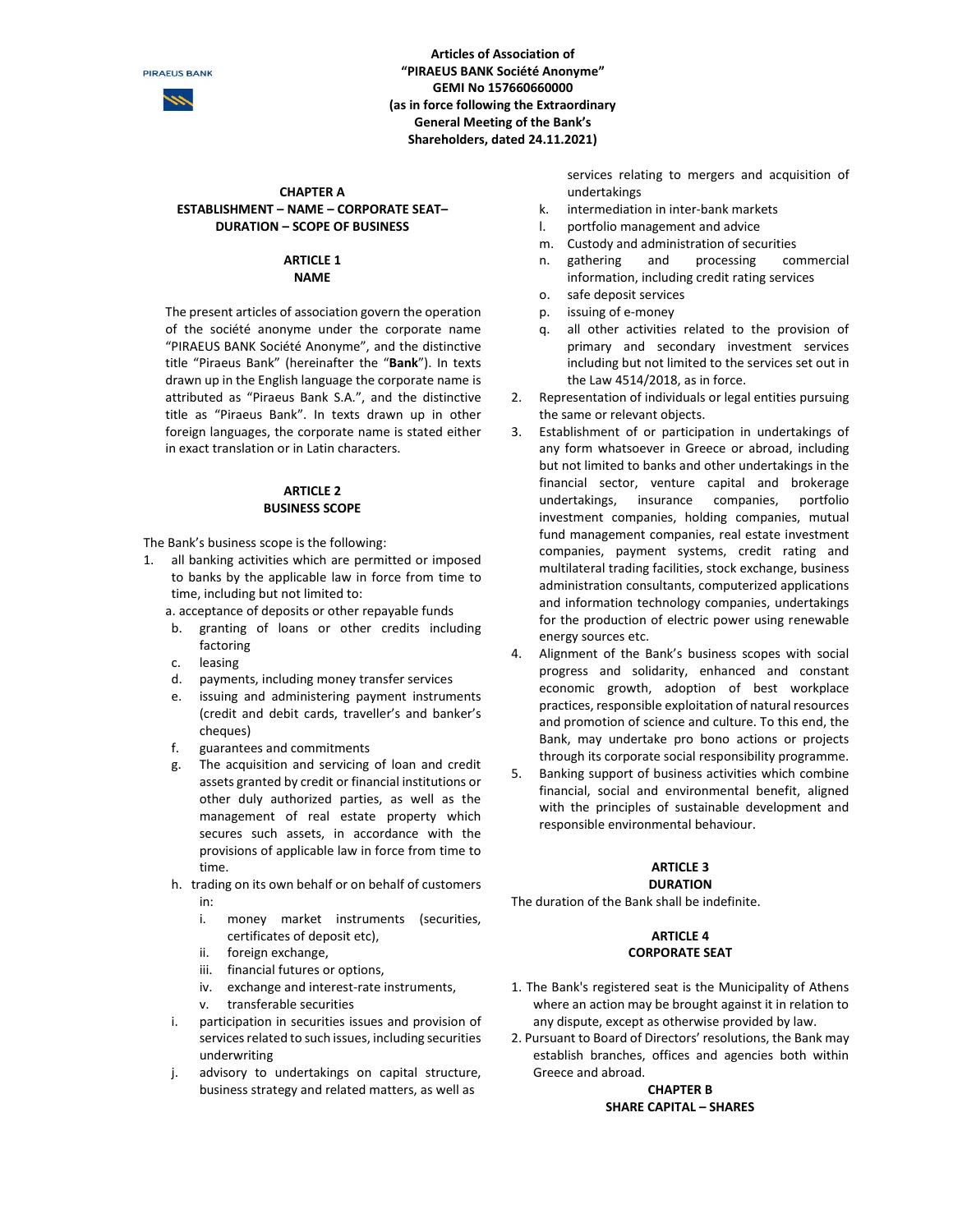

# **ARTICLE 5 SHARE CAPITAL**

Today, following successive corporate actions that mentioned in detail in article 25 of the present Articles of Association "Share Capital Formation", the total share capital of the Bank amounts to five billion three hundred forty five million three hundred twenty-nine thousand six hundred fifty three euros (€5,345,329,653,00) divided into five billion three hundred forty five million three hundred twenty-nine thousand six hundred fifty three (5,345,329,653) common registered voting shares with a nominal value of one euro (€1.00) each.

#### **ARTICLE 6 SHARES - SHAREHOLDERS**

- 1. The shares of the Bank are common, registered and indivisible.
- 2. The Bank shall be entitled not to issue share certificates. If no share certificates have been issued, shareholder capacity shall be established based on data from the Book of Shareholders kept by the Bank and/or, if needed, the documents held by the shareholder, always in compliance with the applicable provisions of the law.
- 3. The Bank keeps a Shareholders' Book. The Bank's Book of Shareholders may be kept electronically or by the Central Securities Depository, or by another credit institution or investment firm authorized to keep financial instruments. The rights and obligations arising from each share belong to the person registered in the Shareholders' Book of the Bank kept as above.

#### **ARTICLE 7 SHARE CAPITAL INCREASE**

1.The Bank's share capital may be also increased through issue of redeemable shares. Such shares may be also issued as preferred shares with or without voting rights, in accordance with the provisions of the law as in force from time to time. Redemption is effected by a statement of the Bank or the shareholder, in accordance with the procedure to be determined by decision of the competent body deciding on the increase, shall be valid only upon payment of the consideration, and is subject to the conditions provided by the law on Sociétés Anonymes as in force from time to time.

2. case that the Bank has issued multiple classes of shares involving different rights of voting or profit distribution or participation in the liquidation proceeds, the share capital may be increased by issuing shares in only one of these classes. In such case, shareholders in other classes of shares shall have a preferential right only after same has been waived by the shareholders of the class in which the newly issued shares belong.

# **CHAPTER C MANAGEMENT OF THE BANK**

#### **ARTICLE 8 COMPOSITION – TERM OF THE BOARD OF DIRECTORS**

- 1. The Bank is managed by the Board of Directors which consists of nine (9) to fifteen (15) members, which are elected by the General Meeting, by determining their term, in accordance with the provisions in force, which may not exceed three (3) years.
- 2. The term of the members of the Board of Directors may be extended until the first Annual General Meeting convened after such term has elapsed.
- 3. The members of the Board may always be re-elected and may be freely recalled.

# **ARTICLE 9 NO REPLACEMENT OF BOARD MEMBER**

In the event that a Board member resigns, passes away or relinquishes one's office in any manner whatsoever, or is deposed on account of being unjustifiably absent from meetings for three consecutive months, the Board of Directors may continue managing and representing the Bank without replacing missing members provided the remaining members of the Board are at least nine (9).

#### **ARTICLE 10 CONSTITUTION OF THE BOARD OF DIRECTORS**

- 1. Immediately following its election, the Board of Directors convenes at the first meeting (formation into body) and elects, among its members, a Chairman, one or more Vice-Chairmen and Managing or Executive **Directors**
- 2. The Chairman is head of the Board and presides over its meetings. In the event that the Chairman is absent or not in a position to perform his duties, he is substituted by one of the Vice-Chairmen of the Board; they, in turn, are substituted by another director, appointed by resolution of the Board.
- 3. Secretarial duties of the Board of Directors are performed by one of its members or any other third party appointed by the Board.

# **ARTICLE 11 CONVOCATION AND MEETINGS OF THE BOARD OF DIRECTORS**

- 1. The Board of Directors is convoked by its Chairman or his deputy and meets at least once a month at the Bank's seat, in accordance with the provisions of the Law, as in force.
- 2. The Board of Directors may validly meet anywhere in Greece or abroad, where the Bank pursues business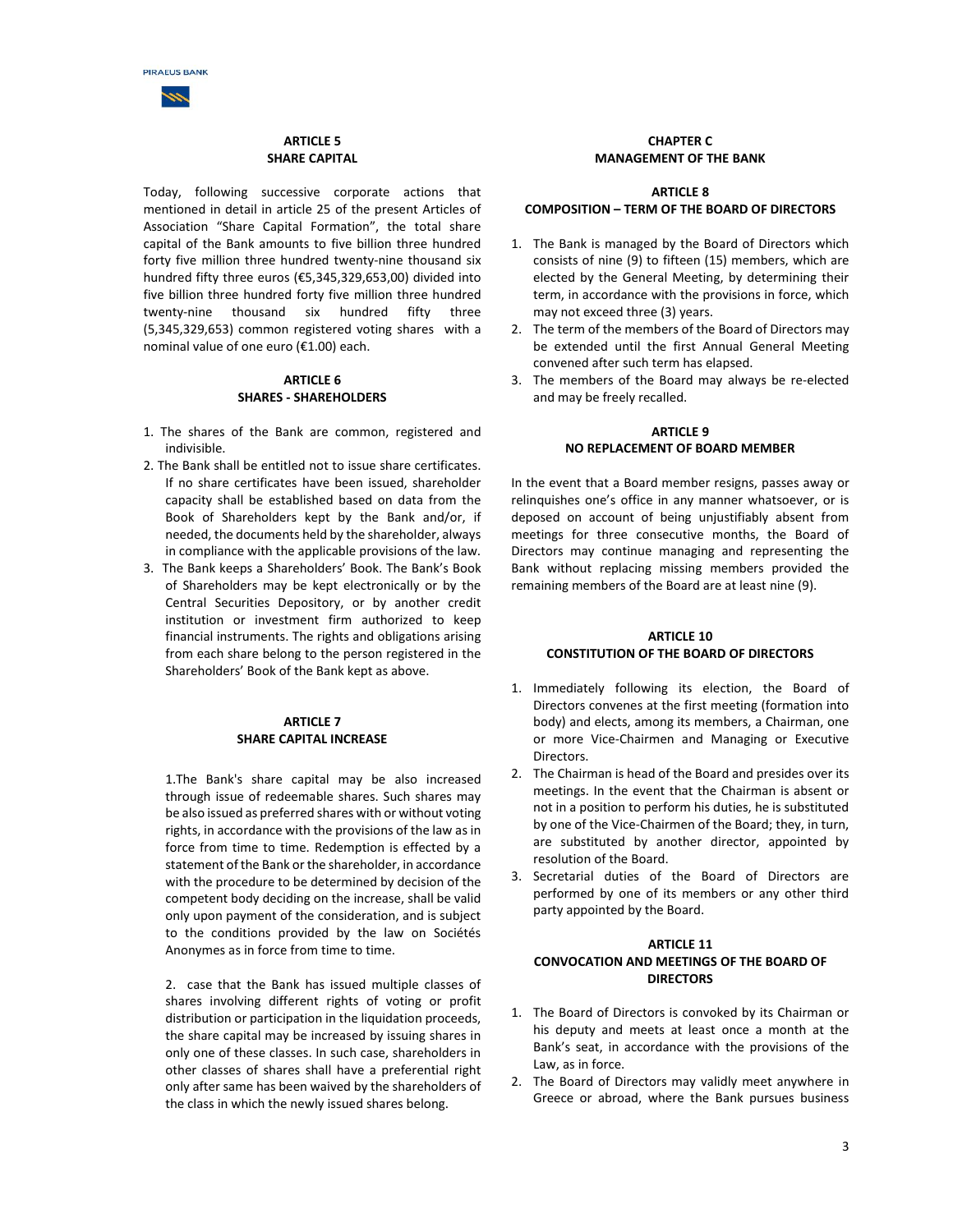

activities or has a subsidiary (an affiliate) financial institution.

3. The Board of Directors may validly meet by teleconference, in respect of some or all of its members.

#### **ARTICLE 12 REPRESENTATION OF THE MEMBERS OF THE BOARD OF DIRECTORS**

At the Board of Directors' meetings, a member may be represented only by another member of the Board by means of written authorization in the form of letter (including e-mail), telegram or telefax. Each member of the Board may validly represent only one other member.

### **ARTICLE 13 QUORUM – MAJORITY**

1. The Board is in a quorum and convenes validly when at least half of its members plus one are present or represented. However, the number of members personally present may never be less than five (5). Fractions are omitted in determining whether a quorum is achieved. When the Board of Directors convenes by teleconference, the members participating are considered physically present.

2. Resolutions of the Board of Directors shall be taken by absolute majority of the present and represented members unless otherwise provided by law or the present Articles of Association.

#### **ARTICLE 14 MINUTES OF THE BOARD OF DIRECTORS**

- 1. Discussions and resolutions of the Board of Directors are recorded in summary in a special book that may also be kept electronically.
- 2. The signatures of the members of the Board of Directors or their representatives may be replaced by an exchange of e-mails or telefax, according to the relevant Law in force.
- 3. Copies or extracts of the minutes of the Board of Directors are officially issued by the Chairman or other person, appointed for that purpose by a Board resolution, without any other validation.

#### **ARTICLE 15**

#### **POWER – COMPETENCES OF THE BOARD OF DIRECTORS**

1. The Board of Directors represents the Bank and is qualified to resolve on every act concerning the Bank's management, the administration of its property and the promotion of its business scope in general. The Board of Directors may not resolve on issues which, in accordance with the law or the Articles of Association,

fall into the exclusive competence of the General Meeting.

- 2. The Bank is represented by the competent Manager or Assistant Manager or Responsible of each branch, acting separately or jointly, specifically with respect to the submission of complaints and lawsuits; the Bank's attendance as injured party before Courts at any degree of jurisdiction; the exercise of legal remedies against decisions and orders of Penal Courts; the Bank's attendance before Courts in its capacity as claimant for the registration in its favour or as defendant for the deletion of prenotations of mortgages, as well as auctions for the collection of Bank receivables, including outbidding and collecting the proceeds of such auctions.
- 3. The Board of Directors, according to the Law in force, may resolve on the issuance of all kinds of a bond loan, with the exception of those which, belong to the exclusive competence of the General Meeting. The Board of Directors may resolve to authorise one or more of its members to determine specific terms of the bond issue other than matters relating to the type and amount of such issue.

#### **ARTICLE 16 ASSIGNMENT OF COMPETENCES TO MEMBERS OR THIRD PARTIES**

- 1. The Board of Directors may resolve to delegate the representation of the Bank, as well as the exercise of all or part of its powers or authorities, to one or more persons, whether members of the Board or not, setting the extent of the powers assigned to such persons at the same time.
- 2. The Board of Directors may delegate Bank's internal control to one or more persons, members or no members of the Board of Directors.
- 3. The Board of Directors may resolve on the recommendation and the operation of an Executive Committee and delegate certain powers and competencies to it. The recommendation, composition, responsibilities, competencies, decision-making process and overall operation of the Executive Committee should be set out in the decision of the Board of Directors.
- 4. In order that any document by means of which the Bank undertakes any obligation whatsoever be binding, it should be signed by a member or members of the Board of Directors, whether employees of the Bank or third parties in exercise of competencies assigned to them by virtue of a relevant resolution of the Board of Directors and / or any incidental decision of the Board of Directors.

#### **ARTICLE 17 REMUNERATION OF THE BOARD OF DIRECTORS**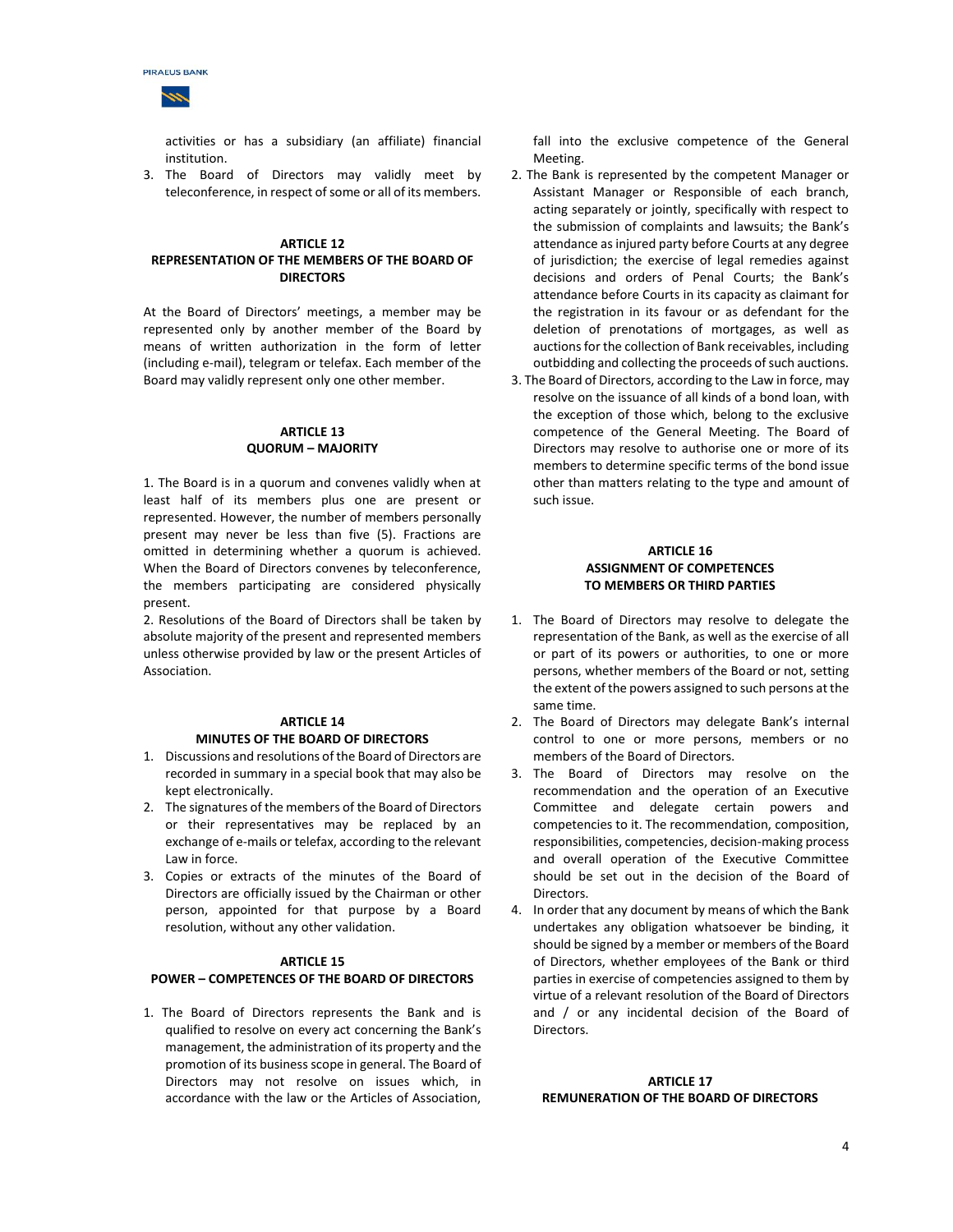



- 1. Any remuneration, or any other kind of benefit, is granted to the members of the Board of Directors in accordance with the Law, as in force.
- 2. By resolution of the General Meeting and in accordance with the Law, as in force, remuneration may be granted to the members of the Board of Directors based on the profits of the respective fiscal year.

# **CHAPTER D GENERAL MEETING**

### **ARTICLE 18 CONVOCATION OF A GENERAL MEETING**

The General Meeting mandatorily convenes at the Bank's seat or in another municipality within the county of the seat or another neighbouring municipality or in the municipality of the Athens Stock Exchange seat, at least once every financial year and within the time limit laid down by the provisions of the Law, as in force.

#### **ARTICLE 19 PARTICIPATION IN THE GENERAL SHAREHOLDERS MEETING – REPRESENTATION**

- 1. Shareholders participate in the General Meeting either in person or by proxy, whom they can appoint and revoke in accordance with the provisions of law as in force.
- 2. The notification to the Bank of the appointment or the revocation of the proxy of the shareholder may be effected by electronic means, and in particular by sending all relevant documents by e-mail to the e-mail address which is published in the General Meeting's Invitation to the shareholders.
- 3. The Board of Directors may resolve that the General Meeting will not convene at any place but will convene in full with the participation of the shareholders remotely by electronic means in accordance with the terms and conditions of the Law, as in force.
- 4. The Board of Directors may resolve that any Shareholder may participate in voting on items of the agenda of the General Meeting at a distance by e-mail or by electronic means, the vote held before the meeting in accordance with the provisions and under the conditions of the Law, as in force.
- 5. At the General Meeting the members of the Board of Directors and the auditors of the Bank are also entitled to attend. Under the responsibility of the Chairman of the General Meeting the presence of other persons not having shareholder status or shareholders' representatives may be allowed by the latter. The presence of the abovementioned persons in the General meeting may also be effected by electronic

means, in accordance with paragraphs 3 and 4 of this article.

6. In the event of a General Meeting, in accordance with paragraphs 3 and 4 of these Articles of Association, the shareholders and other interested parties are specifically informed of the process through the Invitation of the General Meeting.

#### **ARTICLE 20 COMPETENCES OF THE GENERAL MEETING**

The competences of the General Meeting are as provided by the legislative provisions in force, as well as the specific provisions of the present Articles of Association.

#### **ARTICLE 21 ISSUES DISCUSSED – MINUTES OF THE GENERAL MEETING**

- 1. Subject to more specific statutes referred to in the Law in force or/and the present Articles of Association, discussions and resolutions of the Annual or Extraordinary General Meeting are limited to the items included in the agenda.
- 2. Discussions and resolutions of the General Meeting are recorded in summary in a special book of Minutes and are signed by the Chairman and the Secretary/ Secretaries of the Meeting.
- 3. Copies and extracts of the minutes of the General Meeting are certified by the Chairman of the Board of Directors or his substitute or other person, appointed for that purpose by a Board resolution, without any other validation.

#### **CHAPTER E FISCAL YEAR DISTRIBUTION OF PROFITS**

#### **ARTICLE 22 DURATION OF FISCAL YEAR**

The fiscal year has a twelve-month duration, beginning on the first  $(1<sup>st</sup>)$  day of January and ending on the thirty first (31<sup>st</sup>) day of December of each calendar year.

## **ARTICLE 23 DISTRIBUTION OF PROFITS**

The distribution of the net profits remaining after the retention for the formation of a regular reserve and the payment of the minimum dividend, provided by Law, dividend is made in accordance with the relevant resolutions of the General Meeting and always in compliance with the Law, as in force.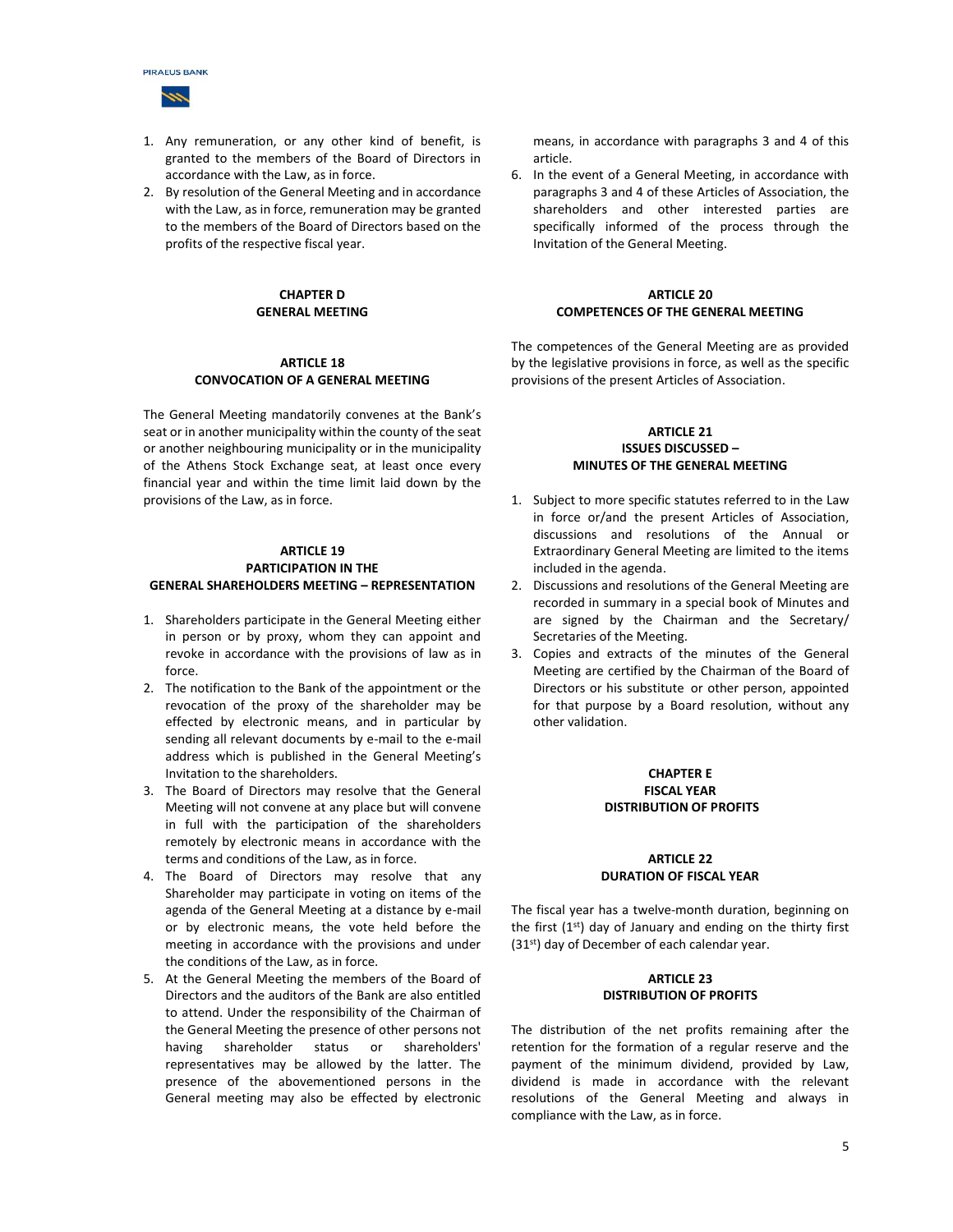

#### **ARTICLE 24**

The provisions of Law and the regulations, as in force and applicable to listed sociétés anonymes and all credit institutions apply to any issues not expressly provided for in the present Articles of Association.

#### **CHAPTER F FINAL AND TRANSITIONAL PROVISIONS**

#### **ARTICLE 25 SHARE CAPITAL FORMATION**

- 1. The share capital of the Bank, amounting, as originally determined in article 5 of the Articles of Association, to five billion four hundred million Euros ( $\epsilon$ 5,400,000,000), was formed upon completion of the demerger of "Piraeus Bank Société Anonyme" (Demerged Entity) by way of hive-down and through the establishment of the new company (Bank) that is governed by these Articles of Association, pursuant to article 16 of L. 2515/1997 in conjunction with articles 54 (3), 57 (3) and 59-74 of L. 4601/2019, as in force. Following the completion of the demerger, the Demerged Entity constitutes a Société Anonyme but has ceased to be a credit institution and its corporate name has been changed to "Piraeus Financial Holdings S.A.".
- 2. On 17.03.2021, the Extraordinary General Meeting of the Bank's Shareholders decided the share capital increase by the amount of two hundred sixty five thousand Euros (€265,000) through payment in cash, with a pre-emptive right in favour of the existing shareholders and through the issuance of two hundred sixty-five thousand (265,000) new common registered voting shares of a nominal value of one Euro  $(E1.00)$ each and an issue amount of one thousand Euros ( $\epsilon$ 1,000.00) per share.
- 3. On 14.05.2021, the Extraordinary General Meeting of the Bank's Shareholders decided the share capital increase by the amount of one million three hundred and two thousand Euros (€1,302,000) through payment in cash, with a pre-emptive right in favour of the existing shareholders and through the issuance of one million three hundred and two thousand (1,302,000) new common registered voting shares of a nominal value of one Euro (€1.00) each and an issue amount of one thousand Euros ( $\epsilon$  1,000.00) per share.
- 4. On 02.06.2021, the Extraordinary General Meeting of the Bank's Shareholders decided the reduction in kind of the Bank's share capital by the amount of thirty five million eight hundred sixty seven thousand, three hundred forty seven Euros (€ 35,867,347) by the annulment of thirty five million eight hundred sixty seven thousand, three hundred forty

seven (35,867,347) new common registered voting shares of a nominal value of one Euro ( $\epsilon$  1.00) each, owned by the shareholder under the name "Piraeus Financial Holdings S.A.", and the distribution to the said shareholder of mezzanine and junior notes owned by the Bank and issued by the Irish company under the corporate name "Sunrise I NPL Finance DAC", seated in Ireland, at 3 George's Dock, on the 4th floor, in Dublin 1 (4th floor, 3 George's Dock, IFSC, Dublin 1, Ireland), with company registration number 675770, with a total value equal to the Bank's share capital reduction.

- 5. On 21.10.2021, the Extraordinary General Meeting of the Bank's Shareholders decided the reduction in kind of the Bank's share capital by the amount of twenty million five hundred twenty thousand Euros ( $\epsilon$ 20,520,000) by the annulment of twenty million five hundred twenty thousand (20,520,000) common registered voting shares of a nominal value of one Euro  $(E 1.00)$  each, owned by the shareholder under the name "Piraeus Financial Holdings S.A.", and the distribution to the said shareholder of mezzanine and junior notes owned by the Bank and issued by the Irish company under the corporate name "Sunrise II NPL Finance DAC", seated in Ireland, at 3 George's Dock, on the 4th floor, in Dublin 1 (4th floor, 3 George's Dock, IFSC, Dublin 1, Ireland), with company registration number 697971, with a total value equal to the Bank's share capital reduction.
- 6. On 24.11.2021, the Extraordinary General Meeting of the Bank's Shareholders decided the share capital increase by the amount of one hundred fifty thousand Euros (€150,000.00) through payment in cash, with a pre-emptive right in favour of the existing shareholders and through the issuance of one hundred fifty thousand (150,000) new common registered voting shares of a nominal value of one Euro (€1.00) each and an issue amount of one thousand Euros ( $\epsilon$  1,000.00) per share.

#### **ARTICLE 26 COMPOSITION OF THE FIRST BOARD OF DIRECTORS – REPRESENTATION**

The Bank's first Board of Directors consists of the following persons:

- 1. Handjinicolaou George, son of Petros Handjinicolaou and Paraskevi Handjinicolaou, born on 23.04.1953 in Perista, Aitoloakarnania, holder of identity card no. Χ 501829/15.05.2003, TIN 112805552 at the Tax Office of Kifisia, resident of Kifissia Attica, at 7 Solomou Street, 145 61, Chairman of the Board of Directors, Non-Executive Member
- 2. De Boeck Karel, son of Gerard De Boeck and Oeline Van Goolen, born on 03.08.1949 in Mechelen, Belgium, TIN 169398836 at the Tax Office for Foreign Residents, holder of identity card no 592-8978708-81, resident of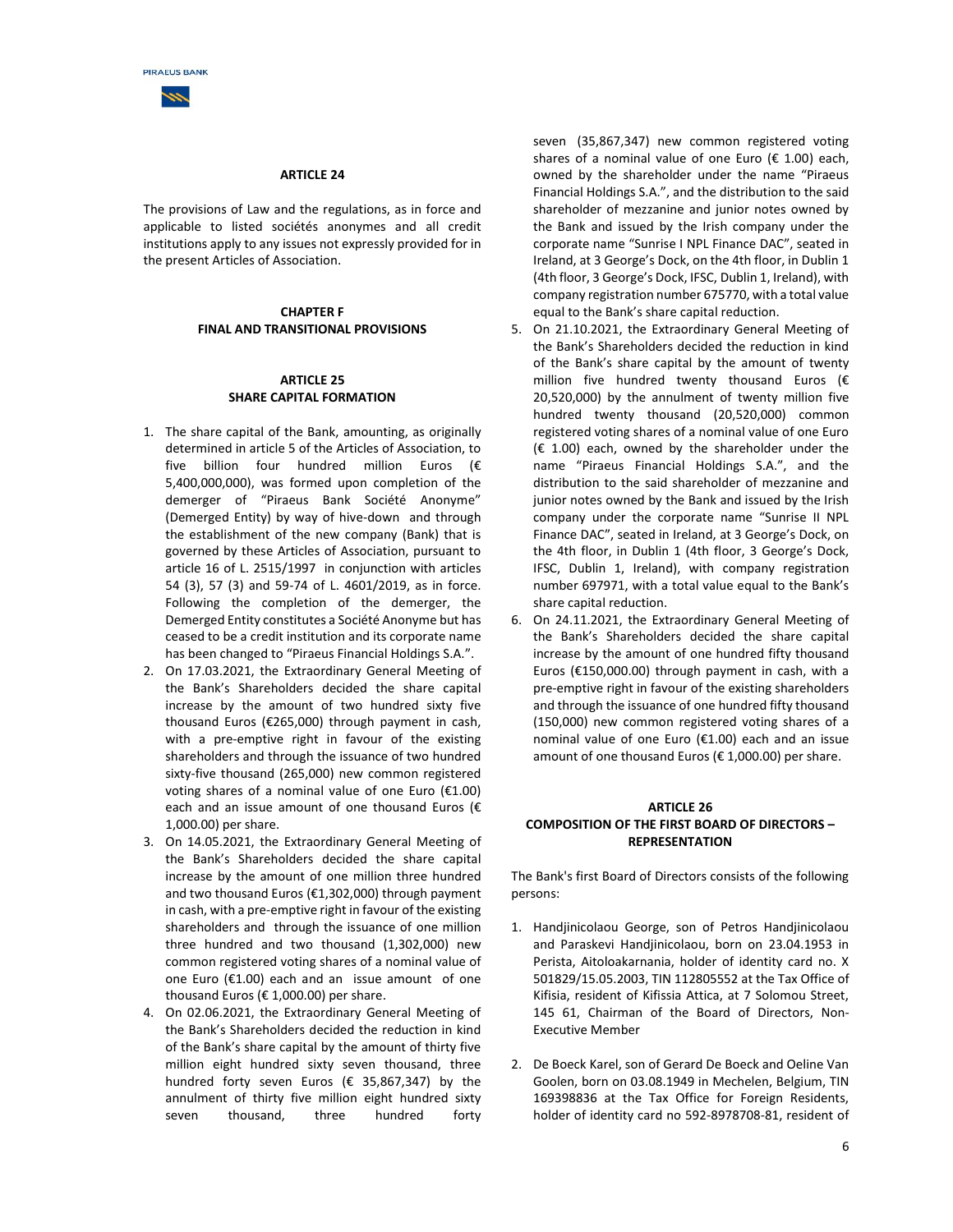

Zeedijk 601, 1.1, 8300 Knokke, Belgium, Vice-Chairman of the Board of Directors, Independent Non-Executive Member

- 3. Megalou Christos, son of Ioannis Megalou and Stella Megalou, born on 09.03.1959 in Athens Attica, holder of identity card no. ΑE 011012/06.12.2006, TIN 026149411 at the Tax Office of Kifisia, resident of Ekali Attica, at 101A Rodon Street, 14578, Managing Director, Executive Member, pursuant to the provisions of article 13, para. 1 of L. 4261/2014
- 4. Koutentakis Vasileios, son of Dimitrios Koutentakis and Fani Koutentaki, born on 25.07.1963 in Athens Attica, holder of identity card no. ΑΟ 090653/27.09.2019, TIN 026296773 at the Tax Office of Kifisia, resident of Ekali, Attica, at 115 Thetidos Street, 14578, Executive Member, pursuant to the provisions of article 13, para. 1 of L. 4261/2014
- 5. Kontogouris Venetia daughter of Gerasimos Kontogouris and Marianthi Kontogouris, born on 16.04.1951 in Piraeus, holder of Passport no. 488836273, TIN 019617190, at the Tax Office for Foreign Residents, resident of 10, Old Hyde Road, Western Connecticut City, 06883, U.S.A., Independent Non-Executive Member
- 6. Berggren Arne, son of Sten Berggren and Irma Berggren, born on 04.01.1958 in Norrf Jarden, TIN 169396044 at the Tax Office for Foreign Residents, holder of Passport no. 97333369, resident of Stockholm, at 22 Norrtullsgatan, 11345 Sweden, Independent Non-Executive Member
- 7. Cucchiani Enrico, son of Clemente Cucchiani and Livia Ferrari, born on 20.02.1950 in Milan, Italy, holder of Passport no. YB4224026, TIN 145762503 at the Tax Office for Foreign Residents, resident of Milano, at Via Tommaso Salvini 5, 201 22, Italy, Independent Non-Executive Member
- 8. Hexter David son of Richard Hexter and Frances Hexter, born on 11.03.1949 in the United Kingdom, holder of Passport no. 507917929, TIN 169363615 at the Tax Office for Foreign Residents, resident of London, at 47 Kensington Gardens Square, W2 4BQ, United Kingdom, Independent Non-Executive Member
- 9. Berahas Solomon, son of Alvertos Berahas and Selma Berahas, born on 24.03.1953 in Athens, holder of identity card no. Σ 562911/27.10.1997, TIN 024422645 at the Tax Office of Kifissia, resident of Kifissia, Attica, at 23 Chimaras Street, 145 62, Independent Non-Executive Member
- 10. Panzures Andrew, son of Deones Panzures and Eftehia Setetidou, born on 12.01.1958 in Canada, holder of Passport no. 597462397, TIN 176835858 at the Tax Office for Foreign Residents, resident of New York, at 17 East 93 Street, U.S.A., 10128, *Independent Non-Executive Member*
- 11. Blades Alexander, son of Zisis Blades and Aikaterini Blades, born on 12.10.1970 in Wellington, New Zealand, holder of Passport no. LK697140, TIN 169362262 at the Tax Office for Foreign Residents, resident of Brooklyn, at 161 Lefferts Place, NY 11238 USA, Non-Executive Member
- 12. Dontas Periklis son of Nicolaos Dontas and Argiro Dontas, date of birth 28.01.1957, place of birth Athens Attica, identity card no AB 535409/05.10.2006, TIN 027018722, at the Tax Office of Holargos, resident of Holargos, at 32 Eratous Street, 155 61, Non-Executive Member, Representative of the Hellenic Financial Stability Fund pursuant to the provisions of L. 3864/2010

# **Representation of the Bank**

The Bank is represented and bound by **Mr. Christos Megalou**, Managing Director (CEO) and Executive Member, who, acting individually with his sole signature under the company's name, shall represent the Bank in all its relations with individuals or legal entities, the State and Authorities in Greece and abroad. Especially with regard to transactions, the Managing Director, Mr. Christos Megalou is vested with the power to sign, acting individually, agreements of any kind (including entering into, amending and terminating same) and all incidental deeds or documents and, in general, any documents binding the Bank up to the amount of two hundred and fifty million euro (€250,000,000), with the authority to further delegate all or part of his power to represent and bind the Bank, including rights of subdelegation, to members of the Board, employees and officers of the Bank and/or to third parties, by a simple letter of authorisation.

In addition to the above the Bank shall be represented and bound towards third parties by two categories of signature, as set out below in detail:

A) **Authorised Signature:** Authorised Signature rights provide beneficiaries with the authority, acting individually, to sign all documents and acts binding the Bank for amounts up to ten thousand euro (€10,000). For acts involving amounts over ten thousand euro (€10,000) up to fifty million euro (€50,000,000), the Bank is bound by two Authorised Signatories acting jointly, and for acts exceeding fifty million euro (€50,000,000), the Bank is bound without limitation by two Authorised Signatories acting jointly, one